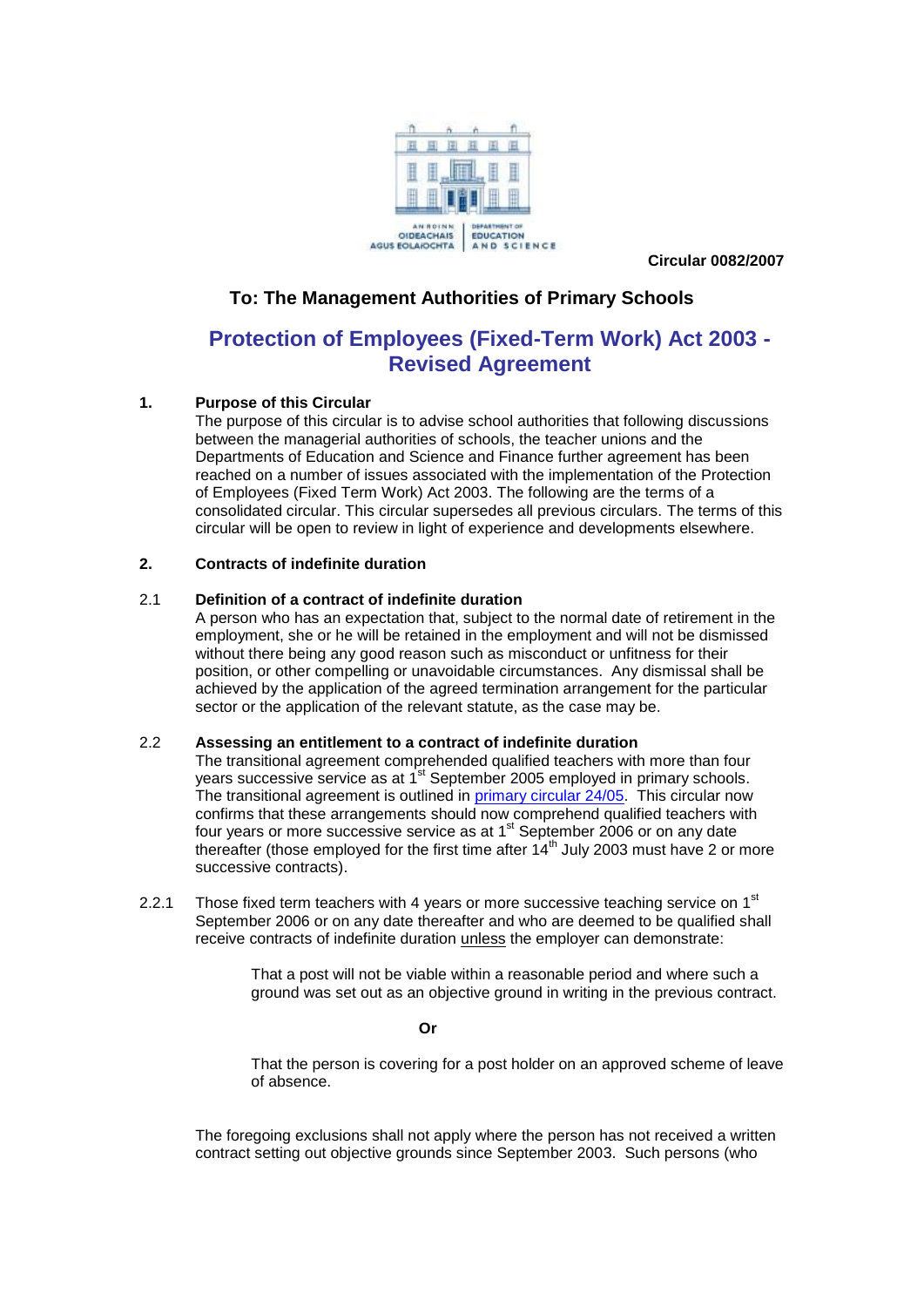are deemed to be qualified) shall automatically receive contracts of indefinite duration.

- 2.2.2 The hours of the contract of indefinite duration will be the hours for which the employee was engaged on a fixed term contract in the school year prior to the issuing of the CID (other than those hours which are for the provision of temporary cover).
- 2.2.3 Except where the employer can demonstrate that there are formal written disciplinary charges of a significant nature against an individual on grounds of misconduct or other serious disciplinary offences, the employer shall issue a contract of indefinite duration to any person who is not excluded by the terms of clause 2.2.1above.

#### 2.3 **Qualifications**

It has been agreed on an exceptional basis that the provisions of paragraph 2.2 above may be applied to those teachers, in the primary sector, who are post-primary qualified, as recognised by the Teaching Council, and receive incremental salary. Such teachers, who have four years successive service on 1/9/06 or on any date thereafter and are otherwise eligible for a contract of indefinite duration under the terms of clause 2.2 above, should receive such a contract.

It should be noted that such persons (unless they subsequently become fully qualified primary teachers) will not have access to the Redeployment scheme.

#### 2.4 Teachers with Provisional Recognition

Heretofore such teachers were given a period of time to pass the Scrúdú le hadhaigh Cáilíocta sa Gaeilge (SCG) in order to achieve status as a fully qualified primary school teacher.

Since March, 2006 the Teaching Council has responsibility for the registration of all teachers including those referred to above and in such cases the Council issues conditional registration to teach in the Primary Sector (4-12 years) with an option for fulfilling the Irish Language requirement of Aptitude Test (SCG) or an Adaptation Period.

The following has been agreed on an exceptional basis in respect of those teachers opting for a) Adaptation Period & b) Aptitude Test.

- a) Teachers currently employed in the primary sector who have received conditional registration from the Teaching Council for the Primary Sector (4-12 years) (Irish Language Requirement – Adaptation Period) may continue to be employed in a fixed term capacity for the duration of the adaptation period, i.e., up to 3 years, provided the need for the post to which the teacher has been appointed continues to exist. Teachers with this conditional registration are also eligible for appointment in a fixed term capacity to a fixed term/permanent post at primary level. Eligibility for such appointments shall not extend beyond the period for which conditional registration has been granted. The teachers are eligible to be remunerated at the trained rate of pay for the duration of the adaptation period, i.e., up to 3 years.
- b) Teachers who have received conditional registration for the Primary Sector (4-12 years) (Irish Language Requirement – Aptitude Test) continue to be eligible for employment in a fixed term capacity in either fixed term or permanent posts in primary schools and to be remunerated at the trained rate of pay. Eligibility for such appointments shall not extend beyond the period for which conditional registration has been granted.

The terms outlined at a) & b) above shall be included as an objective condition for a fixed term contract and as an objective ground for not issuing a contract of indefinite duration.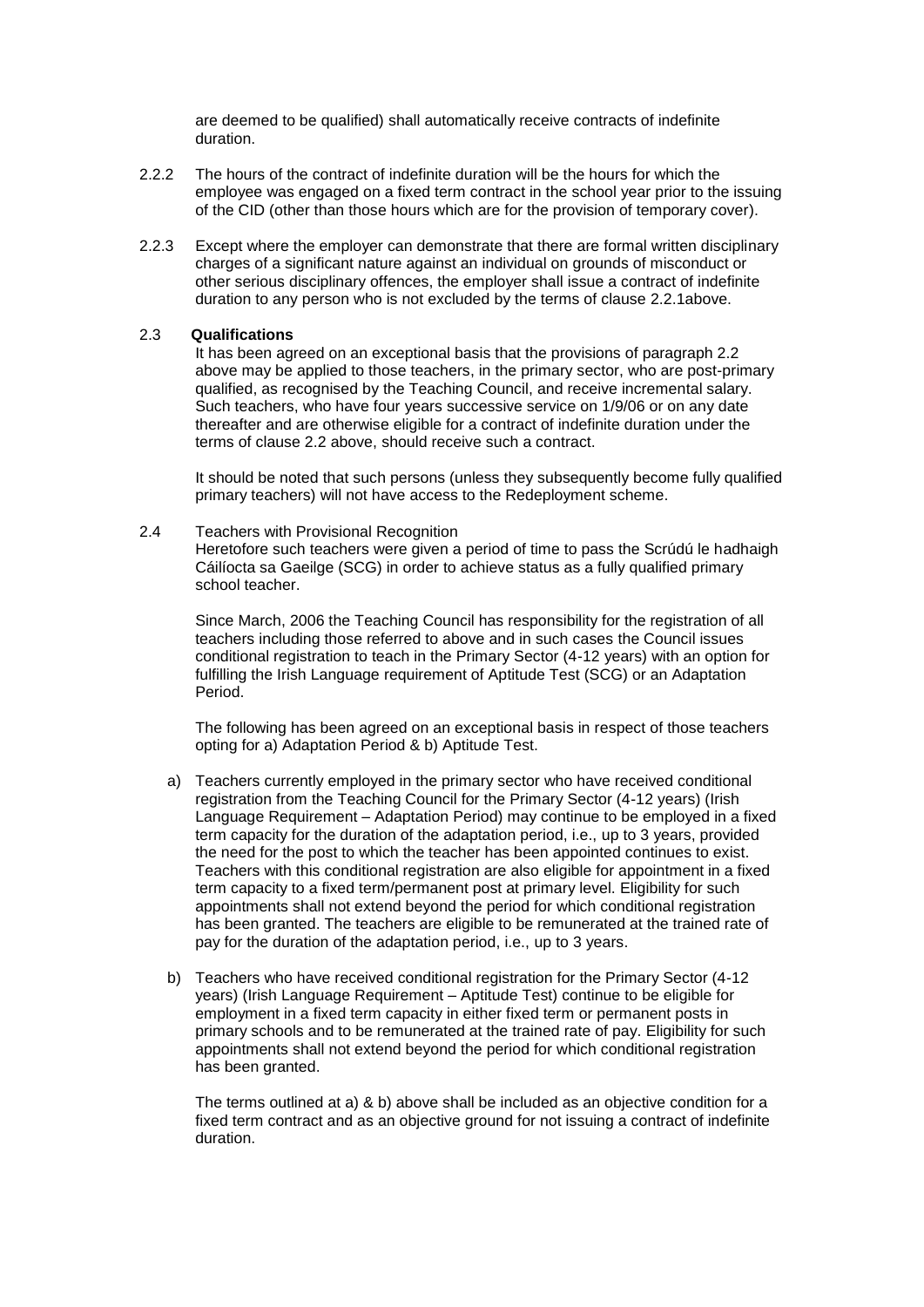In the event of achieving full qualifications as prescribed by the Teaching Council such teachers are eligible for consideration of a Contract of Indefinite Duration within the terms of 2.2 of this circular.

#### **3 Adjudication system**

There is an agreed system for considering the adjudication of appeals from aggrieved individuals. The adjudication system is voluntary and intended to facilitate a quick, efficient resolution of disputes arising from the award or refusal to award a contract of indefinite duration. Any party is of course free to pursue statutory relief if so desired. [Departmental circular 0047/2006](http://www.education.ie/en/Circulars-and-Forms/Active-Circulars/cl0047_2006.doc) sets out the details of the adjudication system. In this regard Mr Peter Ward has agreed to act as Adjudicator.

## **4 Recruitment Procedures**

- 4.1 Those teachers engaged for their first fixed-term contract should receive their written terms of employment within two months of the date of their appointment. The terms and conditions should be signed by the employee and the employer. The employee should receive a copy of the document and the employer is to retain a copy on file.
- 4.2 Each statement of terms must contain the objective conditions determining the context whether it is:

Arriving at a specific date Completing a specific task, or The occurrence of a specific event

- 4.3 Where an employer proposes to renew a fixed-term contract, the fixed term employee shall be informed in writing by the employer of the objective grounds justifying the renewal of the fixed-term contract **and** the failure to offer a contract of indefinite duration at the latest by the date of renewal.
- 4.4 In cases of anticipated vacancies of more than 26 weeks duration the positions should be advertised and filled through a formal recruitment process using the same procedures and criteria as for permanent vacancies. Please note that this amends [Primary Circular 0105/2006,](http://www.education.ie/en/Circulars-and-Forms/Archived-Circulars/cl0105_2006.doc) Employment of Qualified Primary School Teachers, Para. 4, from anticipated vacancies of 24 weeks duration to 26 weeks.
- 4.5 Where a teacher is granted temporary leave i.e. career break, secondment, study leave etc., it shall be the responsibility of the employing authority to employ a temporary replacement for the period of the temporary absence. Any replacement shall be employed on the agreed terms and conditions of employment for fixed term teachers as set out in this circular.
- 4.6 There is a requirement to recruit suitably qualified persons for all vacancies regardless of duration. In exceptional circumstances where the employer can demonstrate that every reasonable effort has been made to recruit a qualified teacher, an unqualified person may be recruited pending the recruitment of a qualified teacher which provision must be inserted in the terms of appointment issued to the unqualified person.
- 4.7 Where a fully qualified teacher is engaged on successive contracts in the same or similar positions with the same employer, an interview process is required for the initial appointment only.

#### **5. Terms of employment for Fixed-term teachers**

#### 5.1 **General**

The principle to be applied to conditions of employment in respect of fixed-term employees is the principle of no less favourable treatment during the period of contract unless objective grounds exist for doing so. In general it is agreed that the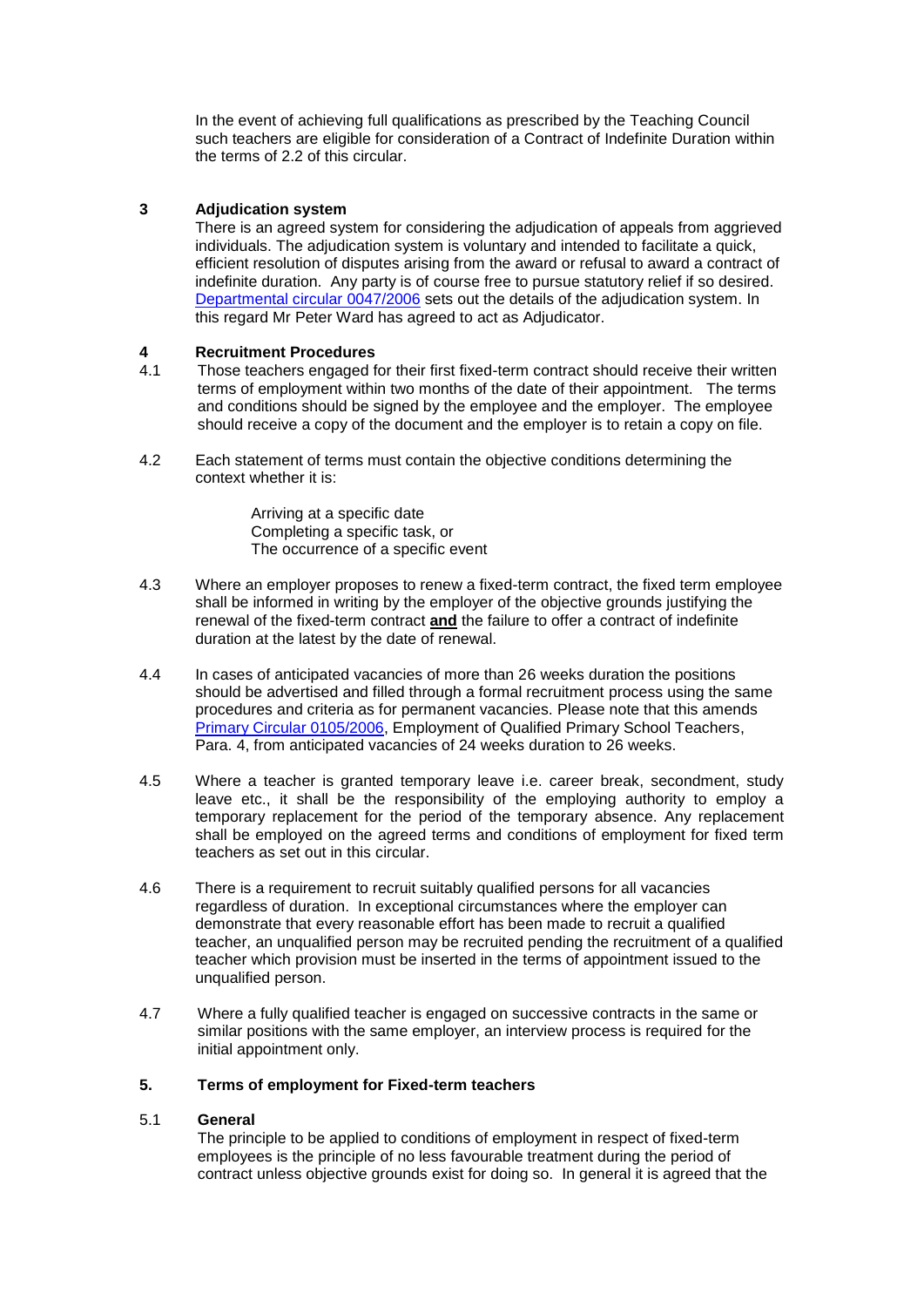expiry of a contract and, as a consequence, the termination of the employment relationship, marks the end of any obligation on the part of the employer in respect of conditions of employment.

#### 5.2 **Notification of permanent vacancies to Fixed-Term teachers**

Fixed-term teachers must be notified of the existence of a permanent vacancy. It is not possible to be prescriptive in respect of the methodology to be used in respect of each sector. Methods may include: the use of the employer website/notifications to individuals outside of term time/the school notice board during term time. The method which will be used for the advertising of permanent vacancies is to be included in the written statement of terms given to each fixed-term teacher. The objective is to ensure that the fixed-term teacher is notified of the vacancy in a timely manner so as to allow that teacher the opportunity to apply for the position should s/he wish to do so. All employers should note the provisions of the Protection of Employees (Fixed-Term) Work Act, 2003 which at section 10.2 provides that the information regarding a vacancy *"maybe provided by means of a general announcement at a suitable place or undertaking or establishment".*

#### 5.3 **Access to Training for Fixed-term employees**

#### 5.3.1 **In-Service Training**

All fixed-term teachers shall have equal access to in-service training as comparable permanent teachers. Such access shall not be confined to the days on which the fixed-term (including part-time) teacher would ordinarily be employed.

#### 5.3.2 **Post Graduate training**

Fixed-term teachers shall be eligible to apply for access to Post Graduate courses on the same basis as their comparable permanent employee. Payment for attendance at such courses (where it applies) shall be on the same basis as the comparable permanent teacher and shall not exceed the duration of the contract of the fixed-term employee.

#### 5.4 **Career-Breaks:**

Fixed-term teachers shall have access to the career break scheme on the same basis as permanent teachers within their sector. Applications for career breaks shall not be rejected solely on the grounds of the status of the applicant as a fixed-term employee. The reason for rejecting an application for a career beak shall be given in writing by the Board of Management. Access to the career break scheme will cease in all instances on the expiry and non-renewal of the fixed-term contract.

#### 5.5 **Job Sharing:**

Fixed-term teachers shall have access to job-sharing on the same basis as permanent teachers within the same sector. Applications for job-sharing shall not be rejected solely on the basis of the status of the applicant as a fixed-term teacher. Access to job-sharing will cease on the same basis as for permanent teachers and in all instances on the expiry and non-renewal of the contract for which they were engaged as a jobsharer.

#### 5.6 **Sick Leave:**

- **certified**: same entitlement as permanent teachers during contract
- **uncertified**: same entitlement as permanent teachers during contract

#### 5.7 **Compassionate Leave:**

Fixed-term teachers shall have the same entitlement to compassionate leave as permanent teachers within their sector during contract.

#### 5.8 **Parental Leave:**

Fixed-term teachers shall have the same entitlement to parental leave as permanent teachers during their contract.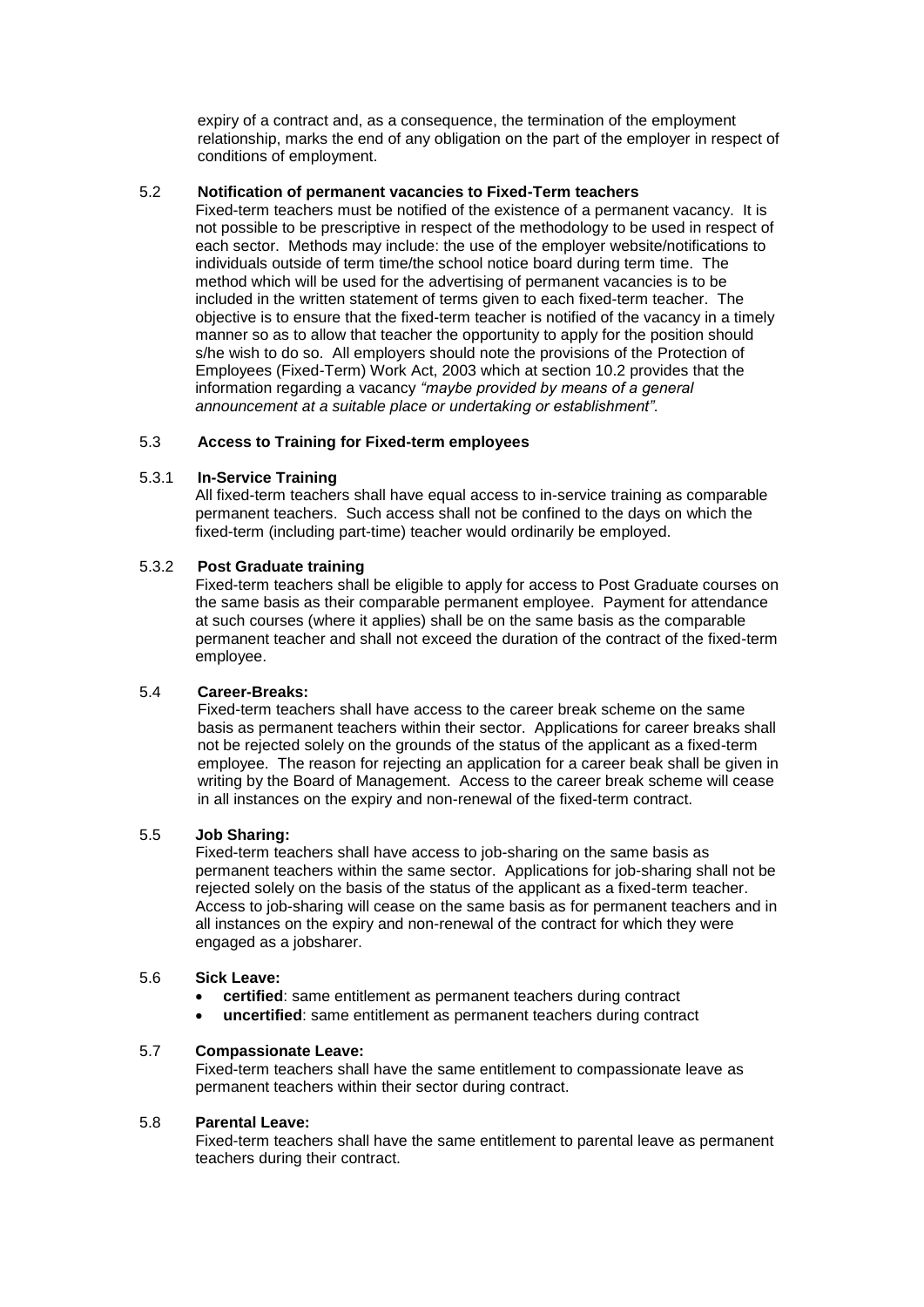#### 5.9 **Paternity Leave:**

Fixed-term teachers shall have the same entitlement to paternity leave as permanent teachers during their contract.

#### 5.10 **Force Majeure Leave:**

Fixed-term teachers shall have the same entitlement to force majeure leave as permanent teachers during their contract.

#### 5.11 **Carers Leave:**

Fixed-term teachers shall have the same entitlement to carers leave as permanent teachers during their contract.

#### 5.12 **Brief absences:**

Fixed-term teachers shall have the same entitlement to brief absences as permanent teachers during their contract.

#### 5.13 **Maternity Leave:**

Fixed-term teachers shall have the same entitlement to pay as permanent teachers while on maternity leave which occurs during the term of their contract. Where the contract for which they were employed is renewed by a successive contract a dismissal shall not be effected and maternity pay shall continue to be paid until the cessation of maternity pay under the maternity leave scheme or the expiry of the successive contract, whichever is the sooner. Where the contract for which the teacher was employed expires and is not renewed and the employment ceases, the entitlement to paid maternity leave also ceases.

**\*NOTE:** The foregoing conditions of employment also apply to unqualified persons. In the case of casual and substitute teachers and those employed for short periods the terms of the existing agreements will continue to apply.

#### **6. Mechanism for the Alignment of Posts and available Personnel**

- 6.1 The method for determining the allocations of posts to each school/sector will continue as heretofore.
- 6.2 For the purposes of calculating the number of teachers in posts to whom there is an ongoing contractual commitment, it will be necessary to combine the number of permanent teachers with the number on contracts of indefinite duration. Based on the agreed definition of an employee on a contract of indefinite duration, those on contracts of indefinite duration have effectively the same tenure rights as a permanent teacher. The combination of permanent and contract of indefinite duration teachers, will in some instances, result in schools having a total number of teachers at or above the quota for the school based on the method used for calculating the allocation.
- 6.3 Where the total number of teachers in permanent/CID arrangements **is below** the number of approved permanent posts/hours based on the allocation the following options are to be applied sequentially by employers on the filling of such posts/hours
	- (a) a fixed term teacher who qualifies for a contract of indefinite duration under paragraph 2 above is to receive the contract of indefinite duration and fills the post
	- (b) utilise the redeployment panel in accordance with any agreed arrangements

Following the completion of stages (a) and (b) above any remaining permanent post/hours shall be advertised as a vacancy

6.4 Where the total number of teachers in permanent/CID arrangements **equals** or exceeds the number of approved permanent posts based on the allocation, no further permanent post is to be advertised. Where a requirement for a post or a number of